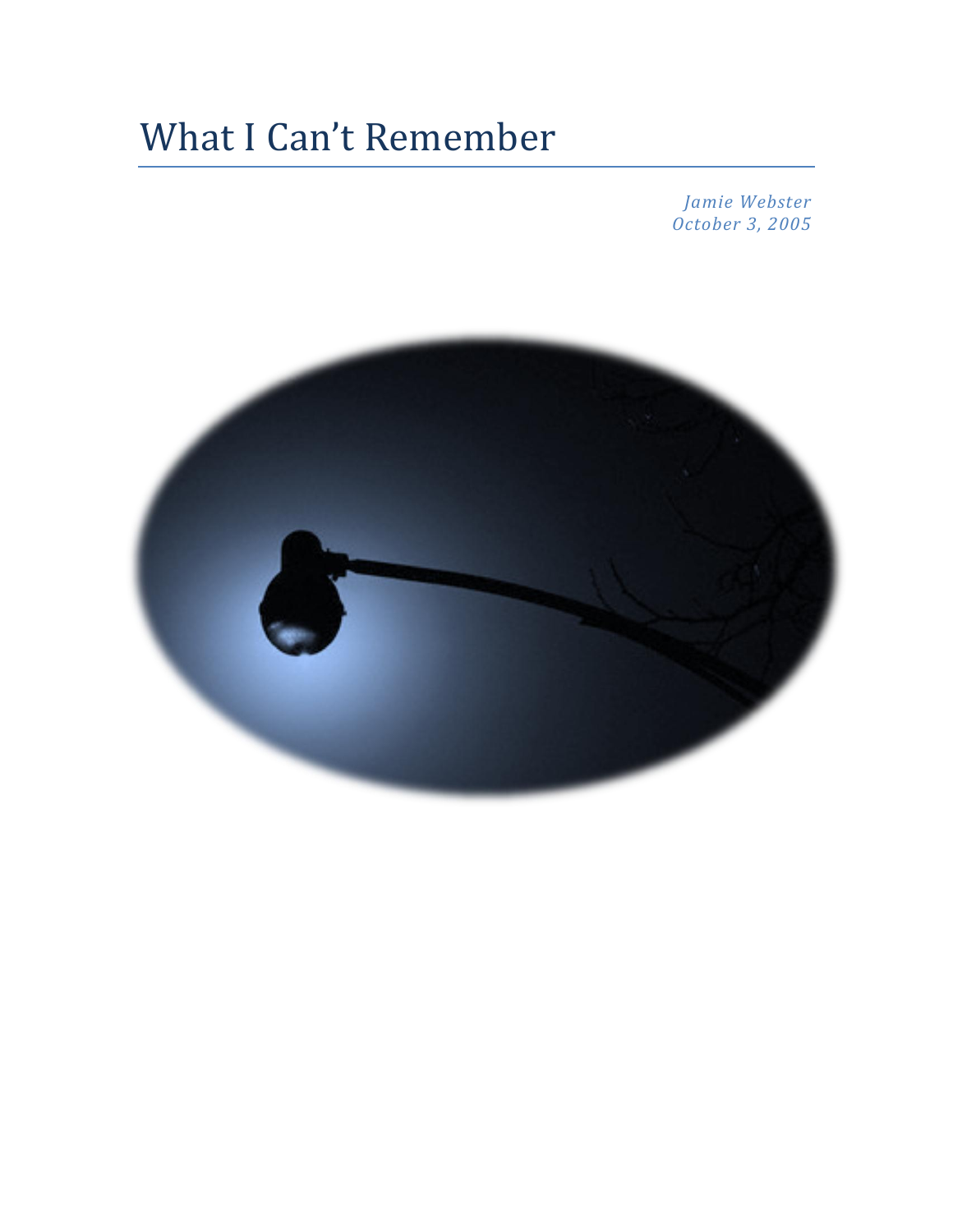# **The Halo and Darkness**

He stood there under the halo of the street light on that cold February night. His breath stood high on the cold night air before it was whist away by a slight puff of wind. With every breath he took I could see his eyes glow red from the light of his cigarette. His head was in a veil of darkness shaded by the brim of his hat, but his eyes glowing red made my spine shiver. He was the type of man who would give you the shivers by just standing next to him, but tonight was different. I searched my mind for a word to describe him but my mind was drawing a blank. The two red eyes, his black shadow under the halo of the street lamp made my mind click into place and the word came to me so hard that I almost fell backwards in the snow bank. As I looked into his eyes and he looked back into my mind. He then whispered the words: death, murder, evil. I had to look away. His eyes burning into my head, my mind; it hurt to think. But I looked at him once again. His red eyes grabbed me even harder; as I stumbled forward he whispered to me: 'welcome to the dead zone'. He let me go; I stumbled again and looked up just in time to see two bright lights moving towards me. I did not have time enough to think, or move, or scream, all I could do was listen to the sound of the screaming tires. Then I woke up.

#### **Rebirth**

"Welcome back Mr. Maxwell, you're lucky to be alive," said the nurse. Her name was Mrs. Jackson. She was the nice, old, friendly, always-smiling nurse, the kind you always want to get but never do. Today, I guess, was my lucky day indeed. I tried to sit up but a great pain hit my head, then my body and I flopped back down upon the bed.

"Easy Mr. Maxwell you are still banged up," Mrs. Jackson said as she wheeled around setting down her clipboard. She came over to the bed side checking screens and my IV.

"What a weird dream," I thought to myself.

How long has it been?" I asked.

"Two weeks," she said.

"What happened to me?" I said asked before I really thought about it myself.

She replied as calmly as ever, "We hoped you could tell us. It was the truck driver who called the ambulance after hitting you as you walked out right in front of him, while he was traveling over 80. What compelled you to walk out on to the road in front of a truck?"

I sat in the bed thinking hard about what did happen as she was going over all this. I went through the books in my mind looking and looking Then I found it: two red eyes and pain. Oh, the pain was horrendous. It hit my head but still all I saw was the open book upon the table, the red eyes burning into my mind. I slammed it closed and opened my eyes.

"I don't know what happened, all pain and red eyes," I said looking into the eyes of the nurse.

I closed my eyes to drive the memory away.

I heard the nurse scream.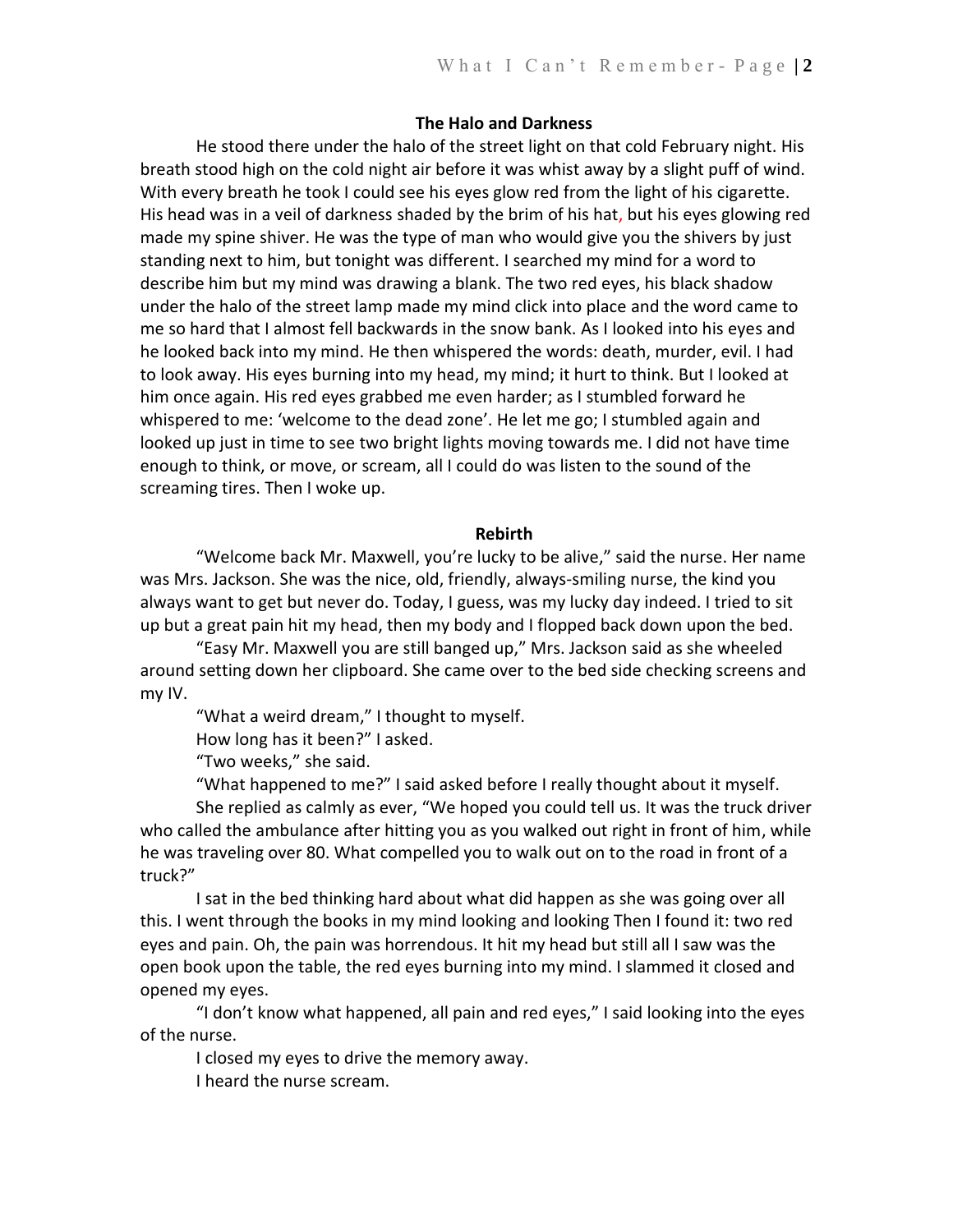As I squeezed my eyes closed to try and drive away the red eyes and the pain coming towards me, griping me.

The nurse screamed again.

The pain faded away and I opened my eyes.

# **College Life**

Beep, beep, beep! I rolled over and looked at the clock -- 9:00 am. I gave it a good hit on the top and rolled back over. I settled back into bed, my mind searched for something. I pulled books off the shelves and glanced at them and then back they went. I opened my eyes, jumped out of bed. Hell, I am late again. I found myself struggling to get my pants and shirt on and trying to hop to the washroom. I found myself with my shirt on backwards, trying to put two legs into one pant leg, while I am now on the floor.

"Why does this always happen to me?" I ask the dog as who decides I would be a fun thing to play with.

I drag myself into the washroom, throw my shirt around and button it up. Move one leg over and straighten up my pants. Slap on some stick and mist some fruit into the air as I walk out the door. I grab my bag and head for the door. I turn and look at the dog.

"Do I look enough like a hunk," I ask the dog? He cocks his head and looks at me with a dumb-founded look on his face, which I have determined means no. So I head out the door locking it behind me.

"Today is going to be just like every other day." I think to myself as I walked down the hall towards the college.

I never knew I could be so wrong. It had been two weeks since I first saw the eyes and felt the pain. I had shelved it away somewhere in the memory of my mind and never wanted to find it again. But it was still there and someone wanted to find it, and today was the day they would.

I open the door and slip, into my first period history class. This class should start at 9:00 but for me it started at about 9:20 almost every day. I slide down the isle and into my seat, took out my books and set them up. I glanced around to get my bearings of what's been going on so far. The professor is just starting the first movie we are going to watch today. The board has the date of the test coming up.

Oh great! That makes 3 the same day teachers ganging up on us again. I glanced at one of my friends from the same program.

"Typical," I thought to myself. He was chatting it up with a girl he has had the hots for since we got here but he'll never ask her out. I roll my eyes back into my head.

I continue my scan of the room and I find myself drawn to Chris. Who happens to be looking at me. She winks, I laugh to myself, and she looks away as the professor finally gets the movie going. I laugh to myself again. The technology changes faster than these old farts can keep up with. They should be the ones going to school. I look back at Chris again as she just turns away.

Chris is one of those pretty girls that everyone likes but she will never date them. She is twenty, six foot one, slim body, small ass, long blond hair, and a great smile. The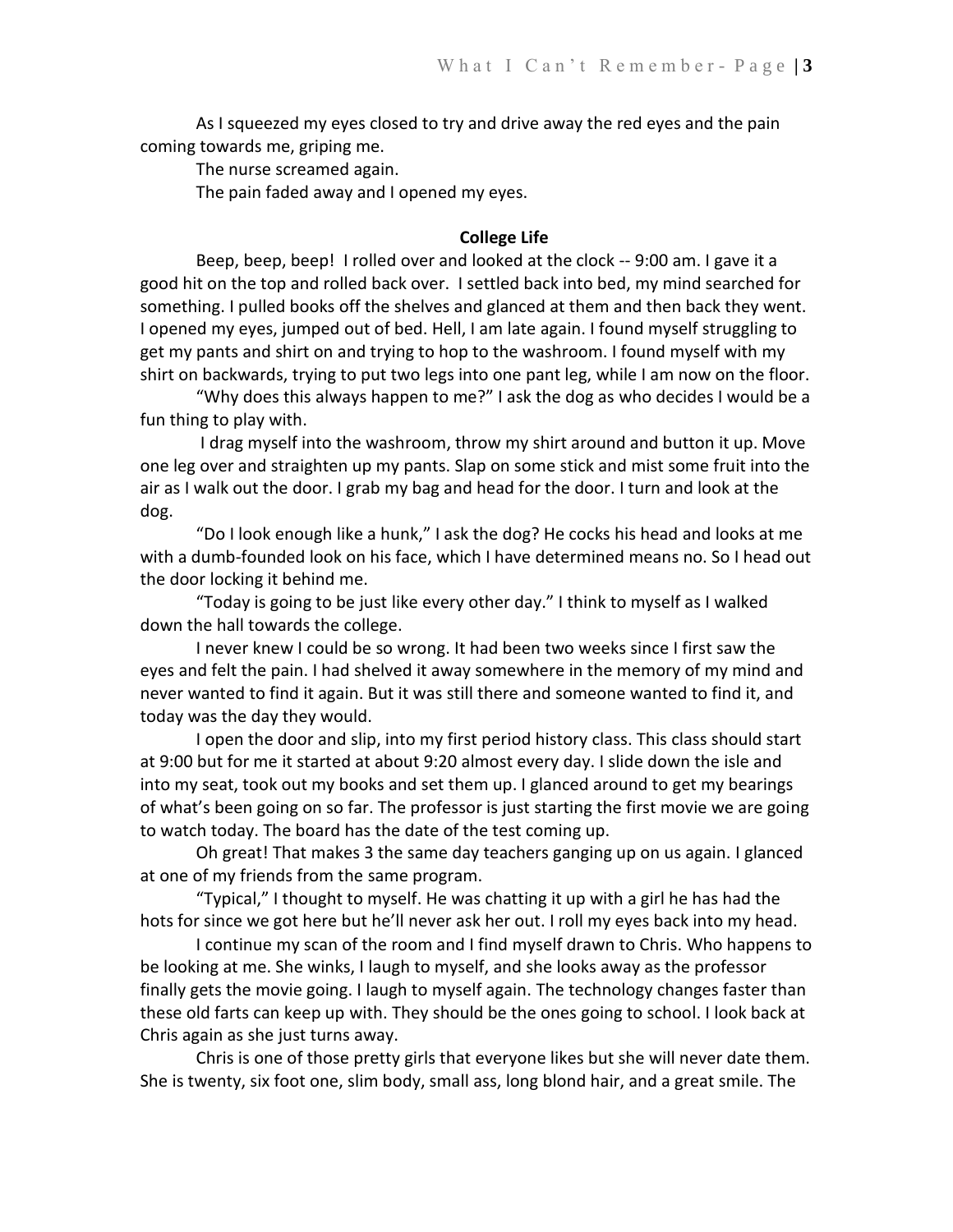kind of girl you want to have winking at you. But I remind myself she is just winking at me because she thinks I am another one of those hunks.

I know better in my own mind. I am nineteen, five foot eleven, skin and bones, long very shaggy brown hair and a go-tee; The perfect redneck some hunk I am. My mother could beat me in an arm wrestle. I pump my arm muscle a few times and laughed to myself.

"Ok class. What happened to the Canadians at Vimy Ridge and why was it an important event in Canadian history?" the professor asks as the movie finishes and he paused it to talk before going on to the next one.

I laughed to myself, "Thought my self right through another movie. Well, I know the answer. If he feels like picking on me because I was late again."

"Chris," spoke the professor, "Chris, do you know the answer?"

"Hum no," Chris said.

"John," asked the professor.

"Yes," I said before he could even ask the question.

"The battle was the first battle that all the Canadian troops fought together under the command of a Canadian and planned by Canadians."

"Right. Well done," said the professor.

He moves on with the questioning of the class which most of them say 'hum no' because they were asleep or like most other people, really didn't care and waited for someone who did to give out the answer, then scribble it down.

I look over at Chris, she winked and looked away again.

"Hell she is hot," I find myself thinking yet again.

"Yes today is going to be just like every other day," I think as I roll my eyes, laugh to myself, and get ready to watch the next movie the professor is putting on.

# **The Star and the Stranger**

I yawn, open my eyes, get up and follow the line of people out of the classroom another history class, another ten years. The professor packs up his stuff humming a tune from the movie. I laugh, walk to the door weaving in and out of classmates.

"John wait up." It was Chris.

"What on earth could she want," I think as she tried her best to keep up. "You want to get a coffee and chat?" Chris said.

"Sure," I found myself saying. I did have an hour till next class and she was hot. "One problem thou, I don't drink coffee." I said to her as we walked around the corner to the small cafe.

I grabbed the Star to read, now or later, depending on how things turned out. I gave a little chuckle has I thought about it.

"What you laughing at?" Chris asked.

"Oh nothing," I said.

I had learned long ago that 'oh nothing' was very much the wrong answer to that question, but I really didn't care and never had. Of course, when a girl hears those words, some auto-reaction clicks in.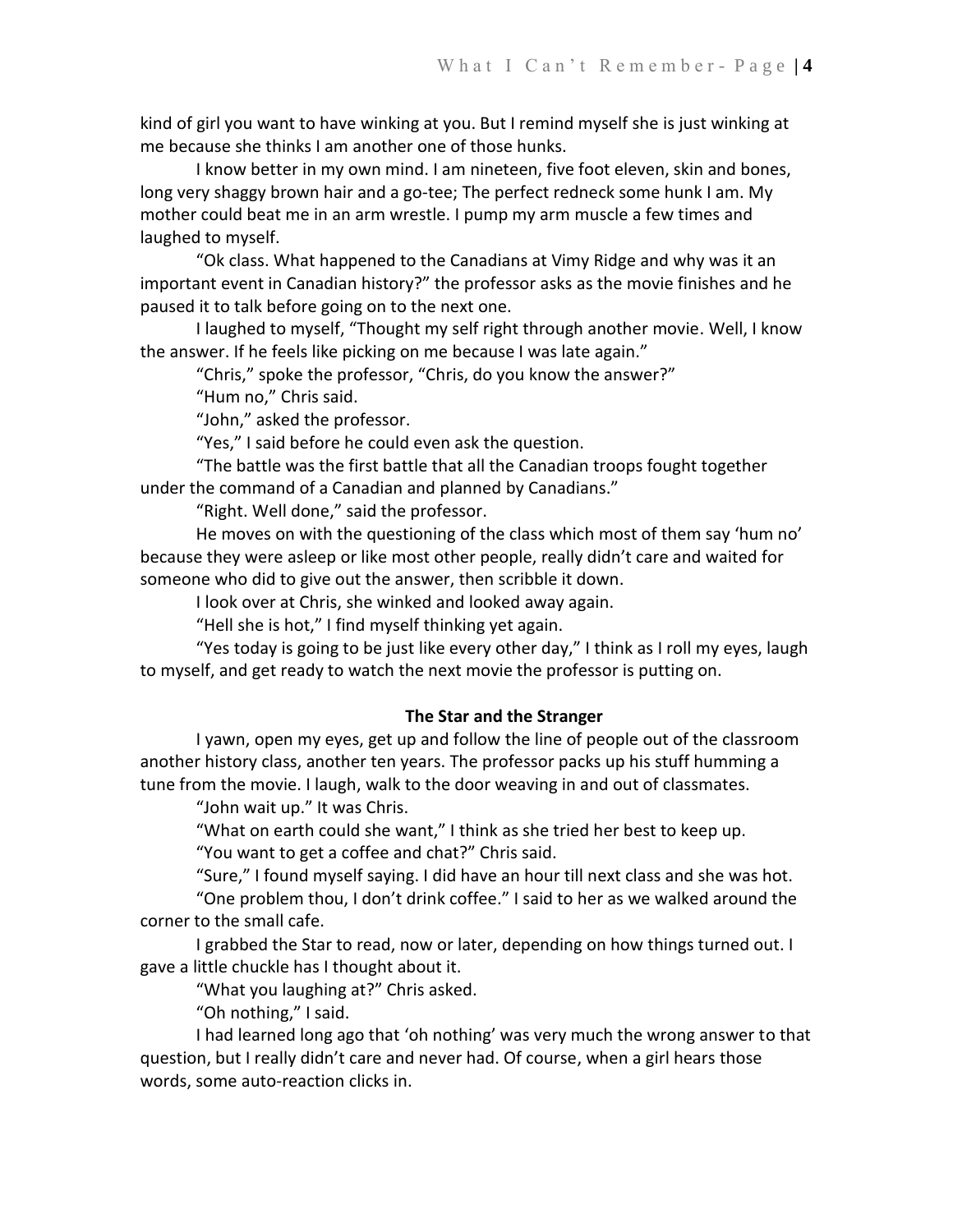"What! You think something about me is funny?" she said loudly, "what? Do I walk funny? Come on tell me?"

This chat being more than over and I not drinking coffee convinced me there was no need to continue to stand there and answer these questions, which would for sure be the death of me.

"Look at the time. I got to run," I said as I rounded the corner. I thought that was about the stupidest thing I could have said! Oh well.

I look back as I sat down at a table to read the paper. She was not winking at me. She was storming off flipping me the bird over her shoulder. I could not stop myself from laughing.

"No wonder I don't have a girlfriend," I thought as I tried to control my laughter. I gave the double thumbs up and large smile, a classic sign of mine, to the group next to me who had become interested in what was going on. They sneered, turned away and went about their business. I flipped over the Star. The head line read 'Electrical Phenomena Causing Computer Problems World Wide!'

"Great, one more thing to make my day," I said to myself.

I skimmed over the front page and opened the paper. I started to read an article about the Mars mission.

"Welcome." I heard a voice say. I folded the paper, set it down and had a look to see where the voice was coming from and who it belonged to? To my great surprise there was no one within five tables of me. So I gave a wave to the single guy sitting there reading the paper. He gave me a look of shock and complete bewilderment. So I picked up the paper and began to read about the red rock again.

"Welcome To…" I dropped the paper and again there was no one there. "Creepy," I thought to myself as I looked around wondering if I was really going crazy? My name and crazy have been used in the same sentence quite a few times in the last two weeks, but I know it was all wish-wash anyway. I picked back up the paper and went quickly back to reading about Mars.

"Welcome To the Dead Zone…"

I froze.

He was there sitting next to me. I could feel him burning a hole right through the paper and into my mind. The red eyes, the pain, it was coming back. The books fell off the shelves all around me; books of memories with the red eyes burning deeper and deeper into my mind, looking, searching for something, something that it could not find. Books fell around me. Searching, searching, and searching.

I dropped the paper and the feeling of pain was gone. I looked up and it was not him.

# **Faith**

It was a girl, she had to be younger than me and very cute, but all this was not the real reason my mouth was unglued and hanging on the floor. It was the power she had, which seemed to be pouring out of her. It was her hair, which was blond, but had been dyed pink under and a neon blue on top. It was the Star tattoo on her check which was bright pink. It was the bright pink shirt and light blue overalls she was wearing. It